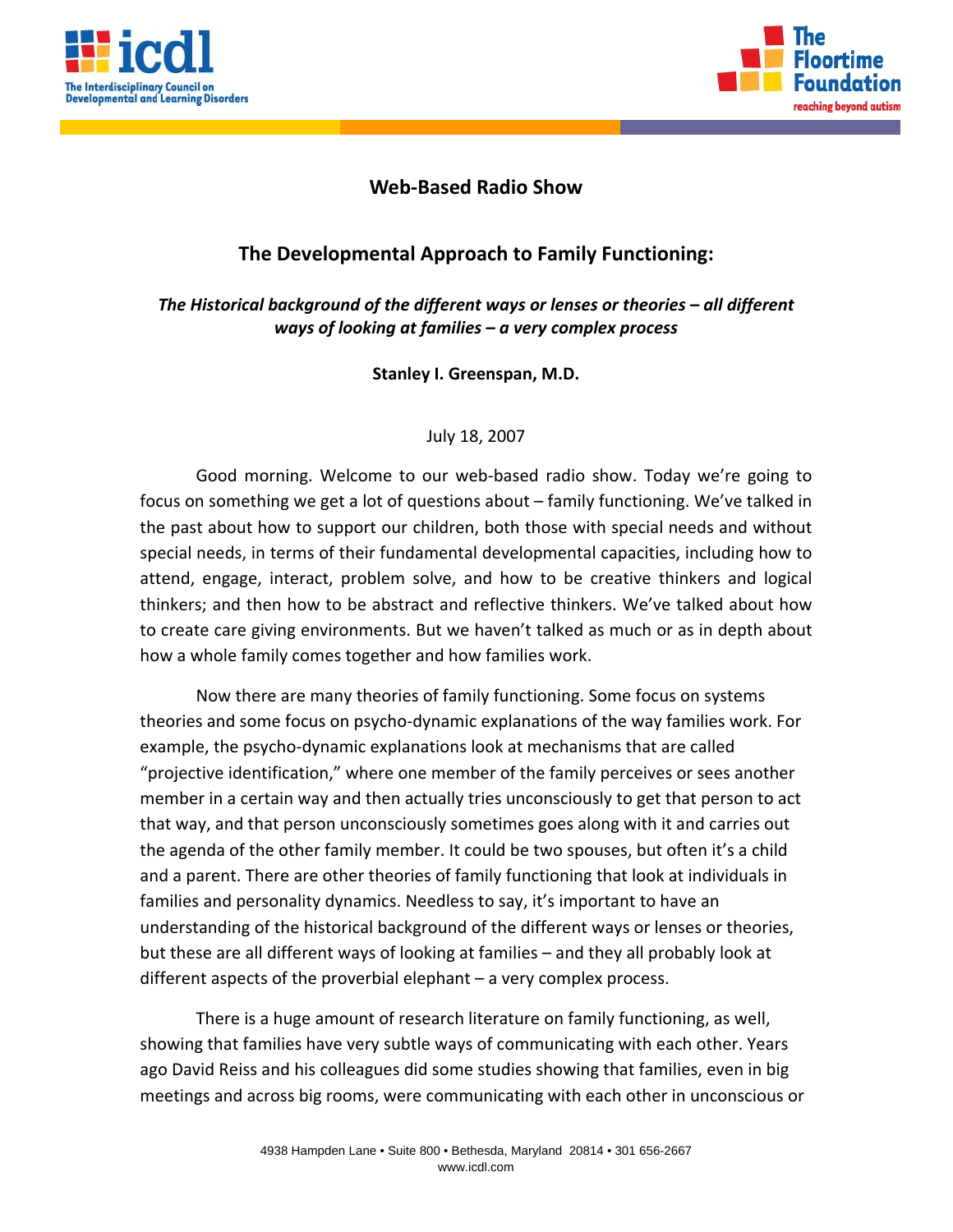pre‐conscious ways. Murray Bowen, a famous family therapist who was at Georgetown University for many years, used to try to change family functioning by holding a big family meeting with all relatives and family members present and he felt that if one family member acted differently than the typical role that that member held for the family, the whole family would go into a new equilibrium. He built a whole approach to therapy based on his view of family functioning.

For us, we want to look at families from an infant and early childhood and childhood perspective in terms of development. So we're taking a developmental focus on family functioning because our interest is in infancy and early childhood and also childhood, itself; so it's natural to take a developmental focus. So our focus will be on how the family as a whole unit supports or undermines the vital functions of these six fundamentals I mentioned earlier, and of the more advanced levels of thinking and social skills that we've described before, which I'll cover again briefly. So just as we look at how an individual caregiver can help a baby or an older child become regulated by creating a calm and nurturing and soothing environment that's tailored to the youngster's differences – whether they're sensory hyper reactive or hypo reactive – so, too, can we look at the whole family, when it's there as a unit. How do they support soothing and regulating and calm focus for a particular youngster in the family, whether it's a child with special needs or a child without special needs? The more extreme a child's sensory profile, in terms of being hyper reactive or hypo reactive or sensory craving, the more challenging it may be; and the more the child has language or visual‐ spatial processing problems, also the more challenging it may be for that family. So, it's not always easy, but we can look at how the whole family unit functions. We may see family members alone functioning very well and supporting, for example, regulation and interest in the world, but when it comes to the whole unit, we may see competition or tension between Mom and Dad or between other siblings who are vying for attention. The family dynamics may become chaotic and there may be nobody organizing or orchestrating the family or leading it to keep it calm and regulated. We can look at it from the point of view of the needs of any family member.

So, the first thing we look for is how well the family as a whole group promotes calm, regulated interactions among its members to foster focus and attention, whether it's a new baby or whether it's an older child with special needs, or whether it's a child with sensory processing challenges.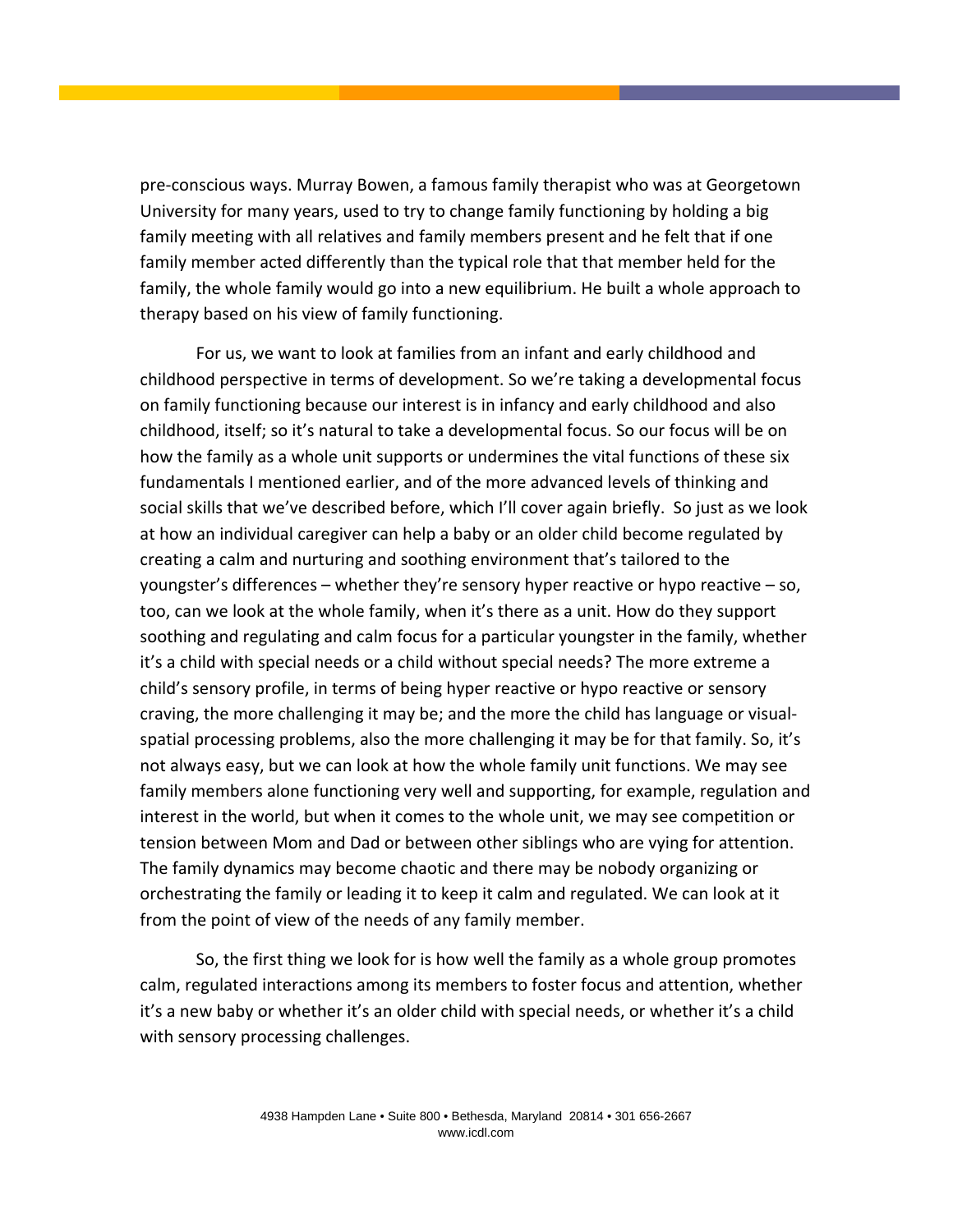The next thing we look for is how well that family as a whole unit supports engagement and intimacy among its members, especially with a child. How much of a sense of warmth and intimacy is there in the family as a group? So that has to do with relationships among all its members – are certain members excluded and others included? Is there a sense of warm, shared intimacy among all the members? For each of these capacities that we're describing we can look at whether or not that capacity exists or whether they are mild or moderate or severe constrictions in it, or whether it's absent entirely. Is it a family that has warmth and intimacy when it's one‐on‐one, but as soon as they come together as a unit everyone does their own thing and there's no real cross‐communication, no cross‐fertilization or real intimacy going on?

The third thing we look for is how well the family promotes two‐way communication and back‐and‐forth emotional signaling among its members. Again, do we get a continuous, back-and-forth communication during dinner, during times when the family's together in the family room or the living room? Even if they're doing something like watching TV, is there communication during commercials or between the breaks in the show? How purposeful are these? Do they get chaotic and random or does everyone withdraw into their own world? Is there a continuing dialog? Is it balanced – does it include all the family members? Is the child with special needs or regulatory challenges or the baby in the family included at their level? Does the family have the capacity to communicate with each person according to their level? Do the older siblings adapt to the younger ones? Do the parents adapt to each sibling according to their age? So we're going to have a dynamic process where everyone's in communication with everyone else. That can be a very rich experience if it's calm and regulated and has a lot of intimacy and if you really foster communication.

Then we look at the fourth level, which we call shared social problem solving. How well does the family engage in shared social problem solving when something needs to get done, when the child with special needs wants something? Is there a lot of interaction between different family members and that child towards fostering initiative and problem solving to get to the videotape the child's looking for? Are there many circles of communication going on with back and forth interaction with gestures –even for the nonverbal child – to foster shared social problem solving? How well does that occur or does that break down and do people just do things for one another? Or do people ignore one another or do people expect too much of one another? As we get into shared social problem solving, and even just with communication in general, how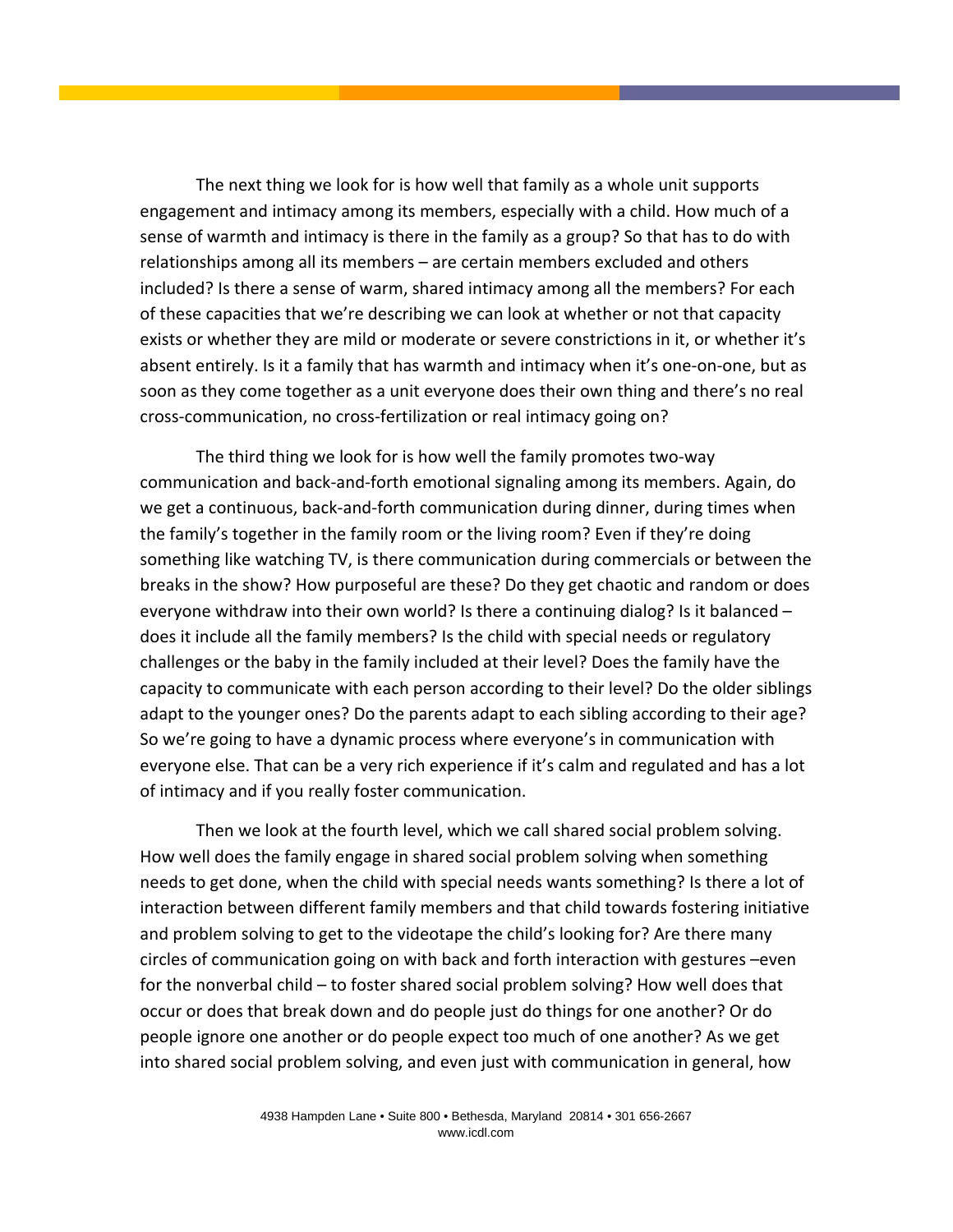does the family do in terms of different emotional realms? Do they do better in terms of communication and problem solving when it comes to dependency and nurturance and closeness, but it gets chaotic or everyone withdraws or gets overly punitive and rigid when it comes to discipline or aggression? How are they at fostering initiative and assertiveness? Is it fine when it involves taking care of someone and fostering intimacy, but as soon as it comes to initiative or assertiveness or curiosity then everyone is doing things for each other, not fostering the initiative or curiosity of the children or the individual family members. In other words, where does the family pattern become dysregulated, chaotic, withdrawn, or aggressive? What are the trigger points? What emotions are hard for the family? Which ones are easy? So we may see different levels for different emotions and we may have constriction in that capacity, i.e., it's present, but not for all the different emotional areas of life. It may also involve not just different emotional areas, but also different capacities, like language or motor skills. So, maybe talking is fine, but doing things physically together may cause dysregulation and disorganization. So, we need to look at all these different parameters to see how the family is "cooking" and how it's functioning.

Then we get to sharing ideas. How well does the family do when it comes to sharing ideas together? Let's assume for the moment that all the children are verbal and can engage in pretend play and can share ideas. How well does the family promote that? Is it an action oriented family that does things but doesn't talk a lot? Is it a family that helps all the children to elaborate? Is it a family where the parents help each other elaborate on feelings and, if so, which feelings? Are they as good with intimacy and warmth as they are with anger or assertiveness or curiosity? What feelings does the family support, in terms of a dialog, among family members? When it comes to siblings talking to one another, do the families help the siblings talk about anger or rivalry or jealousy or assertiveness or goals or what they want? How well does the family tune into one another and tune into each other's ideas and agendas, versus trying to control each other. So there will be different dynamics in the family. Again, a family that tunes into each other's agenda and supports the full range of emotions, in terms of expression and discussion and dialog, and with the younger children fosters pretending and imagination, is really cooking on all fronts. A family that can do it for some emotional areas but becomes over controlling or rigid or avoids others is showing constrictions. A family that doesn't use ideas at all, or hardly at all, is showing a deficit in that capacity.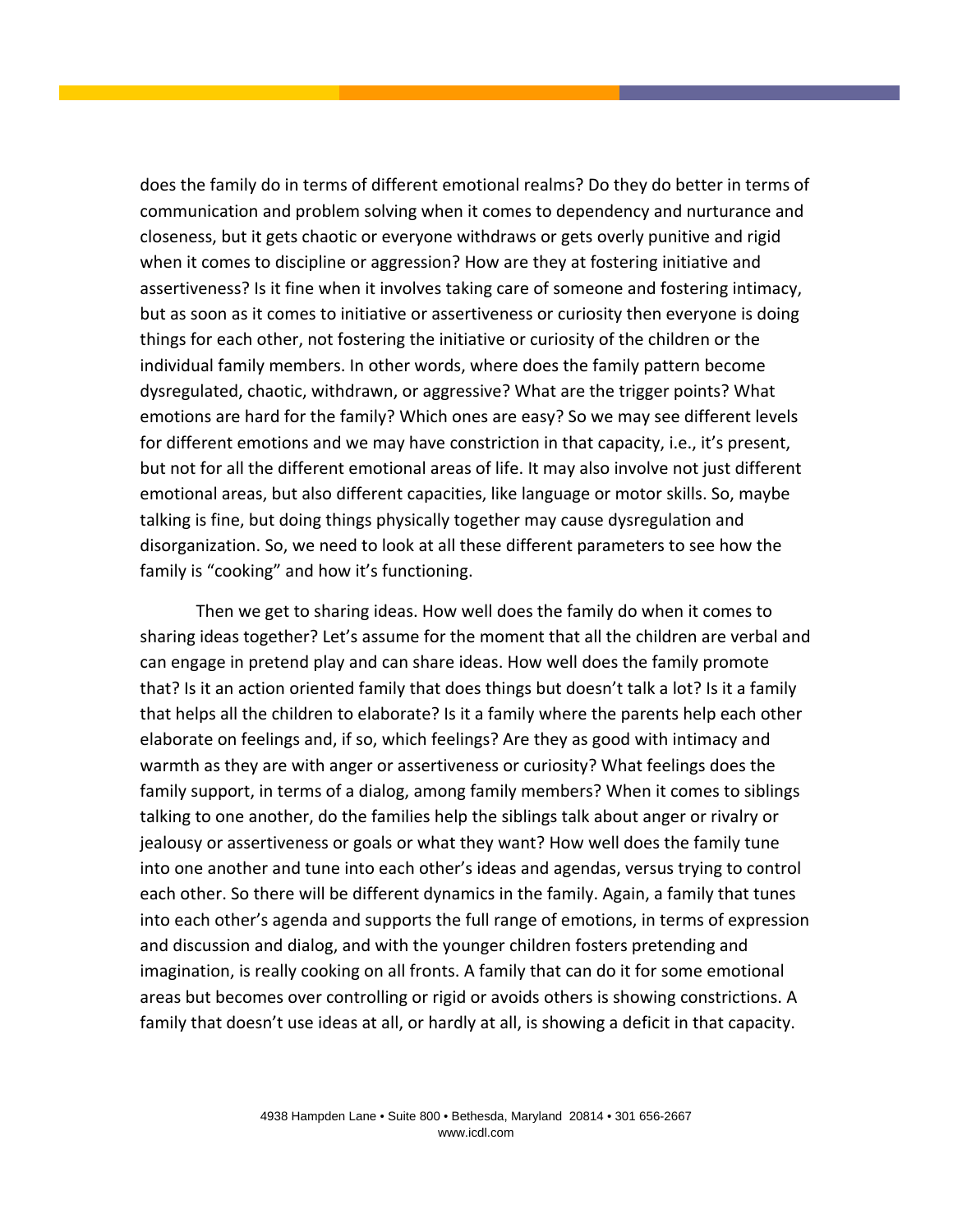Then we look at the next area – the ability for connecting ideas together, for being logical. Can the family, when they're verbal and discussing things and interacting, close circles of communication? Can they connect ideas together? Do they, in a sense, connect the dots? Are they logical? Do they make sense? Are they reality based? Do the parents help the children appreciate reality? Are the parents realistic with each other or is the family more emotionally driven, where they're dealing with the emotions of the moment and become illogical or deal more with fantasy without adapting to reality? In other words, we want fantasy and imagination, but we want to also be able to do reality based thinking, as well. For which emotions can the family do this? Are they causal thinkers when they come together as a group? Can they stay logical or do they get fragmented and do they begin misidentifying each other's feelings, saying something like, "I know you were out to hurt my feelings; you did it on purpose," even though it was just an accident. How much do they blur each other's boundaries versus how much do they understand the reality of each other's boundaries? So we look at the degree to which they're unrealistic and whether they're unrealistic in certain areas, such as do they blur boundaries just around aggression or just around intimacy or just around the children's emerging sexuality, if the children are four and five years old? So we can look at the specific dynamics of the family, but we can also look at what we call the broad patterns of family functioning.

We want to see how well the family can be reality based in terms of all the different emotions, all the different themes of life, and how they do this as a whole family unit. Again, do they become fragmented? Do they become illogical? Do they make misperceptions of each other, such as saying, "I know you were doing that on purpose!" when children are accusing each other of evil intent? Are the parents overly jealous of one another or overly suspicious? Do they withdraw into their own worlds when it comes to anger or intimacy or themes of sexuality? Are certain issues handled more irrationally, while only others are handled in a reality‐based and logical way? So, again, this helps us assess the full degree to which the family as a group supports reality‐ oriented, logical thinking.

When you think about it, since children spend a lot of their time with the family as a whole group – not just in one‐on‐one interactions – how the family functions as a whole unit is vitally important. As we look at the reality orientation of the family, we also want to see how they'll realistically work to supply the basic needs of the family. This has to do with their relationship to the community and if they have a child with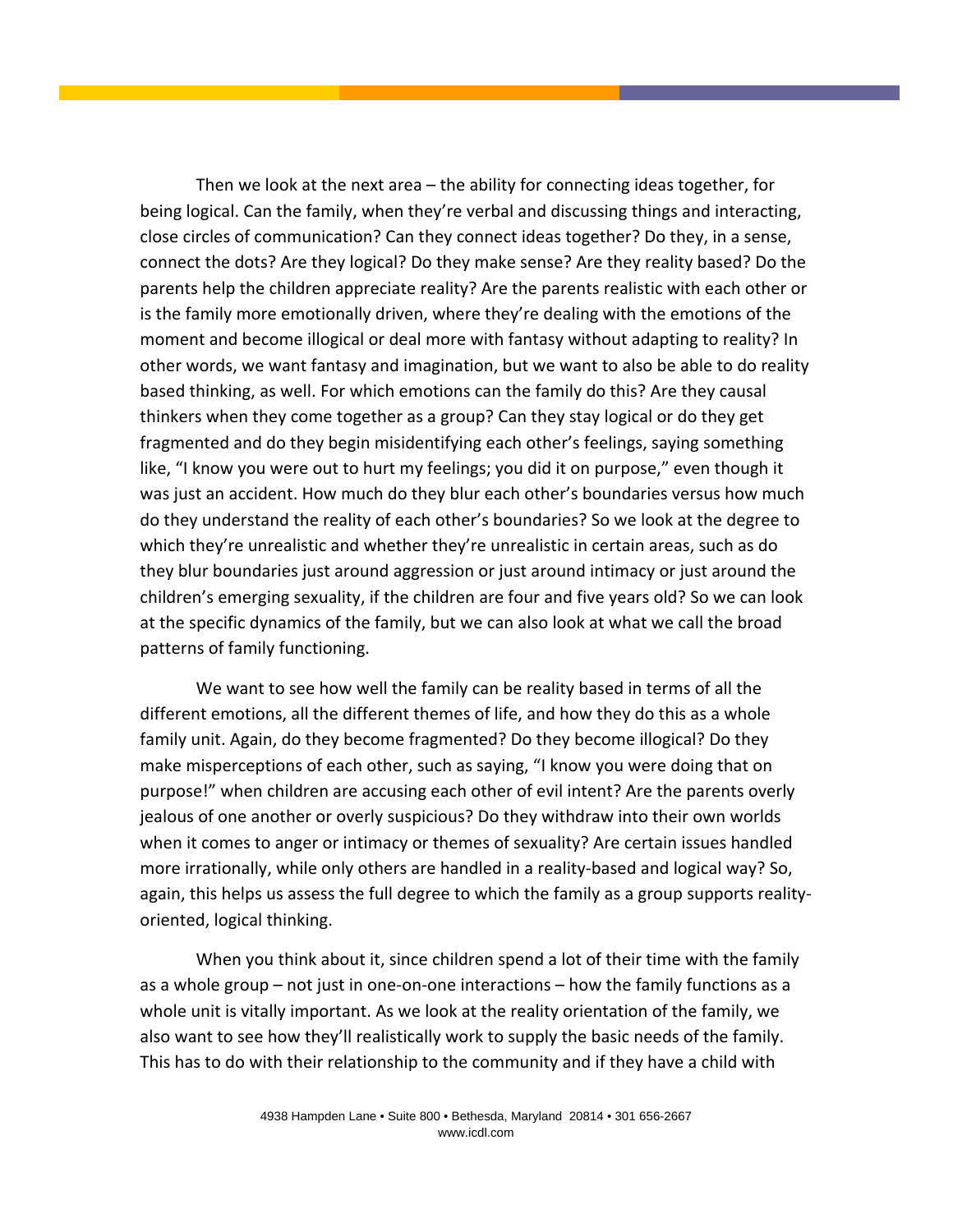special needs, the services at hand – are they able to deal with those themes and issues and challenges realistically and in an effective and efficient manner?

The next capacity we look at is how complex the appreciation of reality is  $-$  can the family operate at higher levels of logical or reality‐based thinking? There are three higher levels we look for: One we call multi-causal thinking. In other words, can they look at the multiple reasons for things? When family members are getting annoyed with each other, can they look at the multiple reasons why the other one may be annoying, or why they're having a certain feeling or why they're angry or sad or eager? Can the spouses do it with each other? Can they do it with their children? Can siblings do it with one another in an age‐expected manner? You wouldn't expect a three‐year‐old to do that, but you'd expect a seven‐ or eight‐year‐old to do that.

Next we look for how well the family gets into gray area thinking, or do they stay stuck in an all‐or‐nothing mode? In all‐or‐nothing thinking the family tends to take extreme positions, like, "I hate you" or "I love you" or "You're all good" or "You're all bad" or "You're wonderful" or "You're the pits." Now we all have these reactions with strong emotions and the stronger the emotions, the more likely we are to have extreme reactions. But the question is to what degree these extreme reactions predominate and does the family itself function in an all‐or‐nothing way? Again, on which emotions do they do this if they do it? What one family member does affects how the other family member responds. Do they soften their response to help another family member become a gray-area thinker? In gray-area thinking you look for subtleties of gray, you look for shades, so instead of saying, "I hate you," you say, "I'm a little angrier at you than I usually get because this is annoying. I'm not as angry as I could be, but don't push your luck." In other words, how well does the family as a group moderate when a family member is taking an all-or-nothing position? Do the other family members or some family members throw fuel on the fire, making it even more extreme, getting into an argument? Or do they kind of counterbalance and soften by helping the person relax or helping the person look at the shades of gray? Again, the more extreme the emotion, the more likely an all‐or‐nothing reaction. Around which emotions can the family do this? Love, intimacy, dependency, assertiveness, anger, curiosity, loss, separation, vulnerability, embarrassment, humiliation – these are all strong feelings. Here's where you look at the sibling relationships, too. How well do the siblings get along? Siblings are prone to all‐or‐nothing reactions with each other, but if they're over seven years old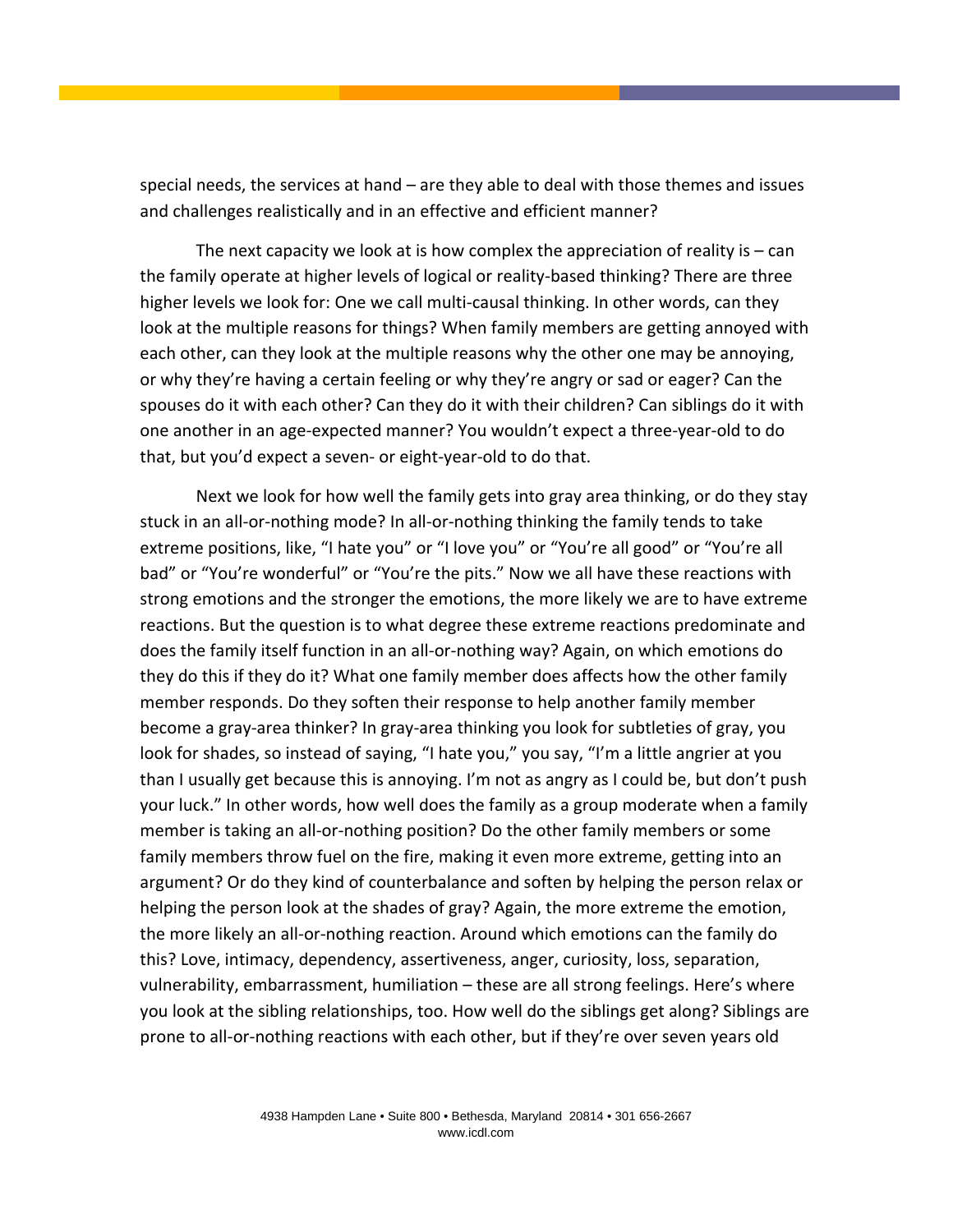they're capable of gray‐area thinking – how well do they do this? How does the family support it?

Then we look at how well the family can advance to an even higher level of thinking or a high level of functioning. In their social relationships and in their sharing of ideas together and their coming together can they reflect together can they figure out the why and the how they do something? Can family members can say to each other, "Gee, I was angrier than I should be in this situation. I don't know why. I wonder what was going on." Can the family as a whole problem solve in this way? Looking at why they're all tense this week, can they figure out, "Well, Grandma is ill and we're all worried about her and we're all on each other's case" or "Little Johnny's having a hard time at school and we're all worried about it," or "...and we're all angry at the school for not being more sympathetic or empathetic," or "Daddy's having a hard time at work and he's irritable and it's making us all on edge." How well does the family reflect on themselves? To do this the family has to have a baseline of how they function, generally; it has to have a common picture of that, a sense of that. It's almost intuitive; it doesn't have to be explicit or verbalized, even. Then they have to be able to take a step back from that and compare how they're feeling at the moment as a group. These discussions can occur spontaneously; they can occur, often, at an intuitive level where you feel it without even expressing it; or they cannot occur at all, where there's no capacity to reflect – people just act in the moment. Again, we look at the different emotional areas: dependency and intimacy and assertiveness and aggression and loss and embarrassment and see how well the family does this.

Obviously, the reflective family that can look at shades of gray has much better coping capacities than a family that's prone to all‐or‐nothing thinking or one that gets illogical under stress or that doesn't use ideas at all and becomes action oriented and impulsive under pressure. So here we can also look at the degree to which the family regresses with anxiety or with pressure or with stress or with tension and to what level they regress to. We can go all the way back down our ladder of development until they become extremist thinkers, illogical thinkers, or action oriented thinkers, where they're impulsive. Do they lose their problem solving abilities? Do they stop communicating? Do they pull away and withdraw from each other and become disengaged? Or do they become dysregulated, just chaotic or self‐absorbed? Children with special needs who have advanced to higher levels may have an easier time regressing because their newly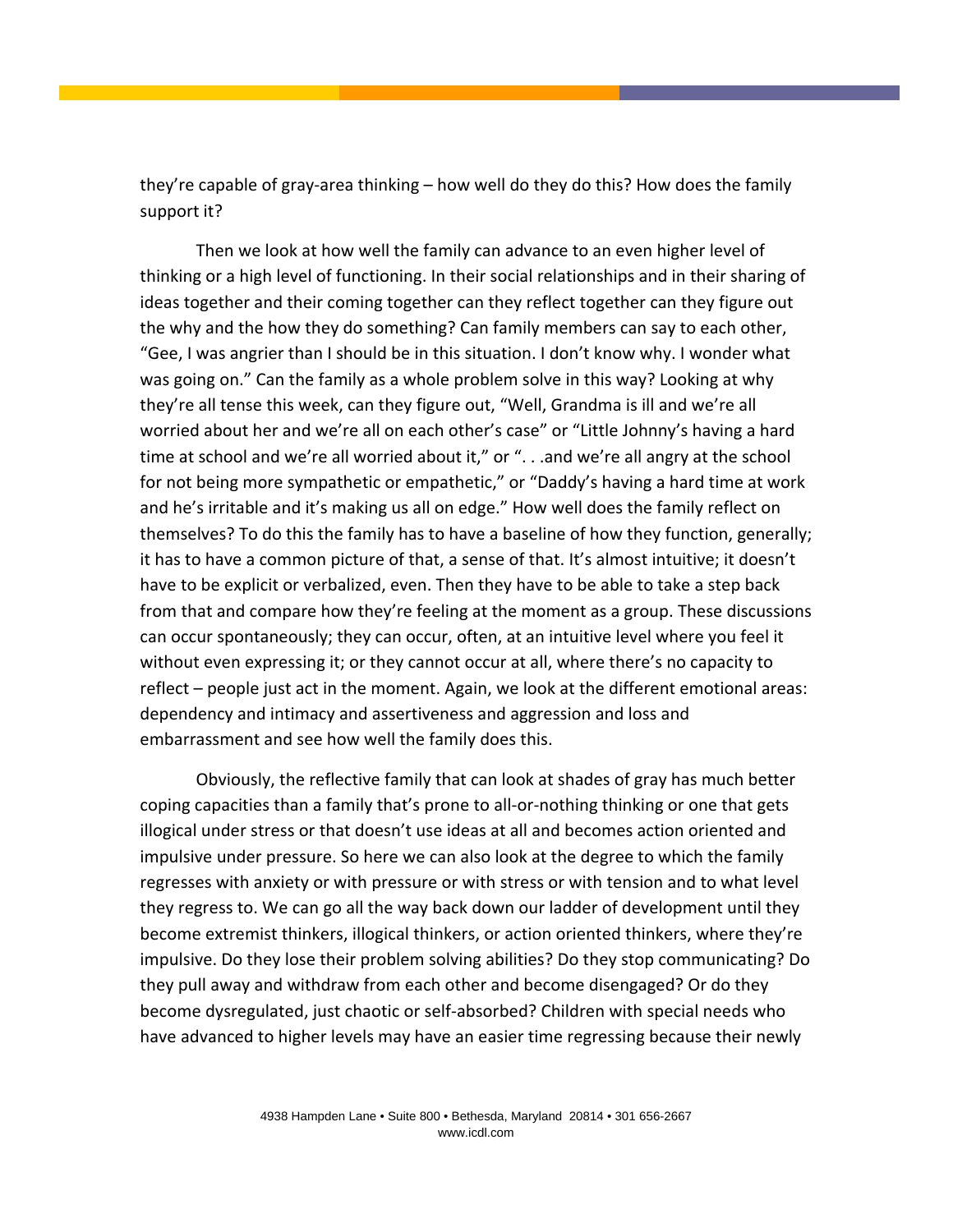acquired skills aren't as well established and the last skills are usually the first ones to go under pressure or under anxiety or under tension or when there are regressions.

As we're looking at the capacity to reflect, this gets stronger and stronger as individual members of the family age and mature. More can be taken into account, there is greater understanding of different emotional themes and of different relationships. The extended family can be taken more and more into account. The future can be anticipated far more effectively. Children can learn to think probabilistically – "This is more likely or less likely to happen in the future" – so the capacity for reflective thinking will improve with experience. Parents become more empathetic as they rear children – as they rear their third and fourth child – because they've been through it and they've relived their own development through their children and they're more experienced with their own conflicts and anxieties. So we can look at the degree of reflectiveness getting stronger and taking into account more experience as the family matures. But it's very important to look at the degree to which reflective thinking predominates; which emotional themes it can occur in; and which ones it can't, or whether it can occur in all of them or none; and what happens under pressure, tension, or anxiety – what patterns does the family employ when it regresses? There are characteristic signatures of families.

Now once we have this overall picture of the family's functioning, we then have the framework or the stage upon which the drama is playing out, and we can look at the content of the specific dramas. What does the family struggle with – rivalry or competition or lack of intimacy or just too many competing agendas or not enough nurturance or too many anxieties around the basics of survival (such as financial issues), or the problems of a family member (such as an alcoholic parent), or a child with extreme emotional problems and how other people in the family react to that child? What are the particular dynamics of this family? First we have to understand the broad level of the family first to understand the framework within which this dynamic is occurring. Rivalry will have very different implications on a family that's action oriented and impulsive and not sharing ideas together than it will for a family that's reflective and can reflect on the dramas occurring. For a family comprised of extreme, all‐or‐nothing thinkers, preoccupation with competition and rivalry will yet have different implications. People will accuse each other of being unfair or unjust, as opposed to a reflective family or a family that can do gray‐area thinking that can look at this as a healthy, constructive, fun enterprise to engage the family to reach for high levels of achievement. A family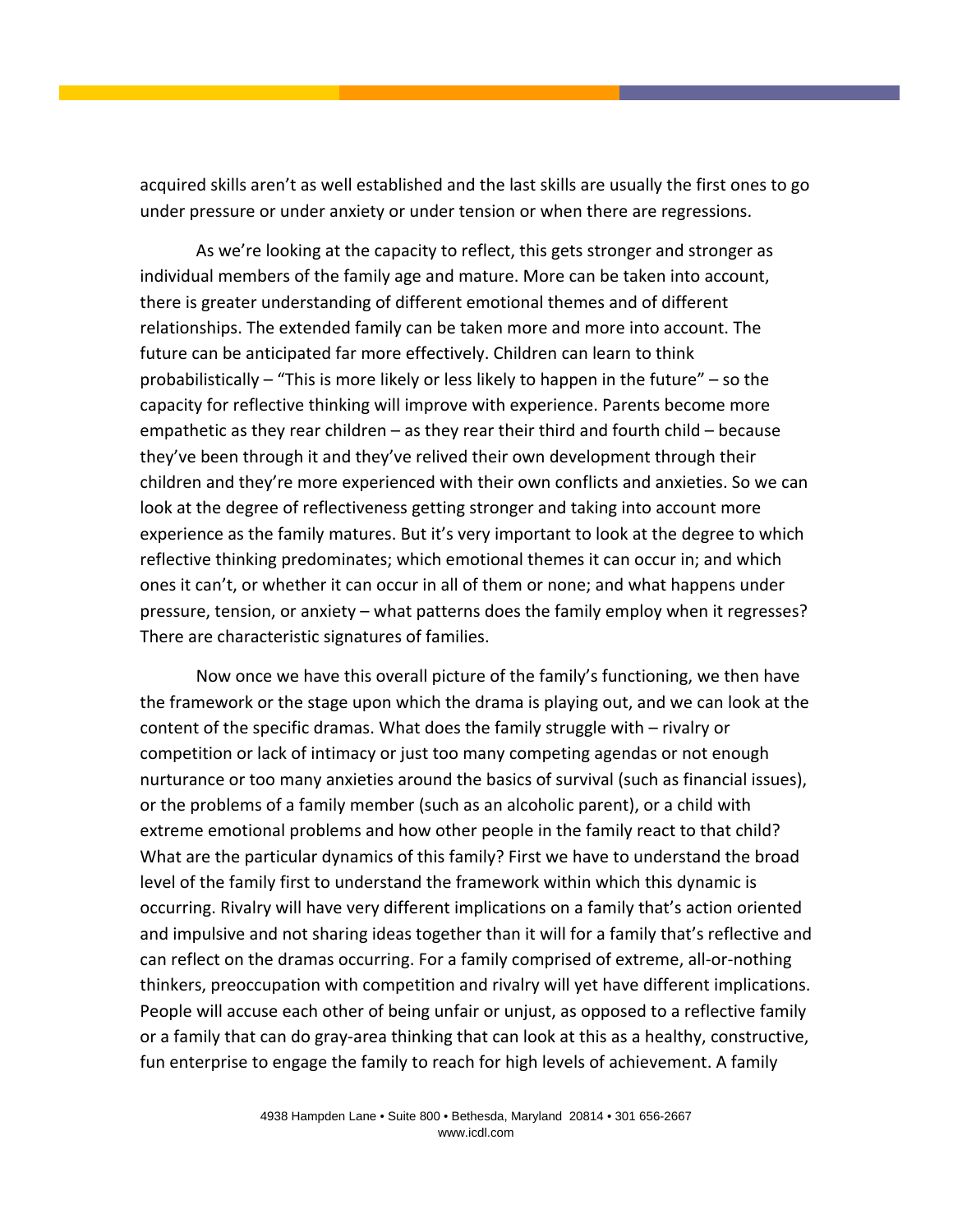that struggles with aggression and that regresses to impulsive, action oriented thinking may be hurting each other – there may be abuse or neglect. So we have to understand the structure before we understand the dynamics. Then you can tell the story of that family.

Also, as you're looking at family functioning and you want to improve it, there are a few broad principles I've found very helpful, particularly for the adults in the family, but also for the children. First, in order for family members to function as a group, and also for them to try to have an understanding of each member, we always want to try to secure the basics, to do what we call "give more and expect more." Always nurture and give more first. Always establish the basics of engagement and warmth and time and relatedness, particularly when there's stress or pressure. Always start off with reestablishing a good equilibrium of nurturing and support, because a lot of stress is due to the family's being too busy or worried and therefore losing the basics. Then the children start acting out, parents get tense, and then everything gets fragmented.

The second general principle that's very important is always to try to bring out the best in each other. Often, family members are working at cross purposes, trying to have the moral high ground, accusing the other, each one trying to be the good one. Think of what happens, particularly among the adults in the family, when they focus on how to bring out the best in their spouse, because that's the mother or father of their children. If they function well, the whole family functions well. So, we can say, "Even if I'm angry, for the family's sake I want to bring out the best in my spouse. How do I support her/him? How do I help her/him feel secure?" So even if we disagree, we still want to help the other person feel secure. We may want to talk in a calm way later in the evening about our disagreement, but we want to help them feel calm and secure, particularly in the heat of battle.

To do this you have to recognize there are many different ways of parenting and that children benefit from differences between their parents. Therefore, we don't need to micromanage each other, we just have to make sure that each one has his own way of supporting the basics. Not every parent has to do all the basics, but the first ones are the important ones: security and engagement and communication. After that it's nice to have all the higher levels, but if one parent is better at it than another, so be it. Don't micromanage; always bring out the best in the other; and always think of how you can help the other one feel more secure. If you follow these general principles, knowing the